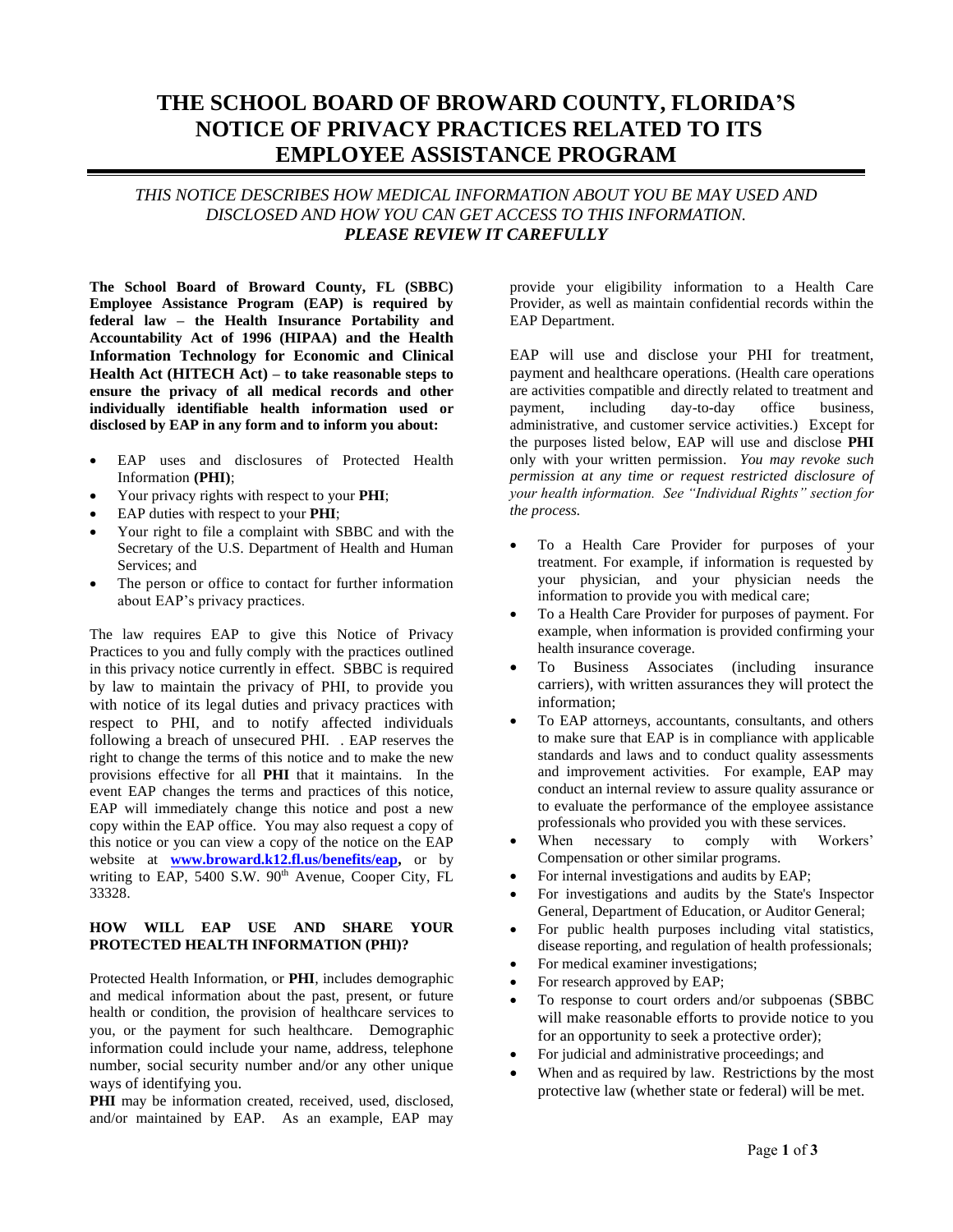Unless specified above, EAP will not share your **PHI** unless you provide your written authorization for the disclosure. This authorization will have an expiration date; additionally, you may revoke the authorization in writing at any time. Most uses and disclosures of psychotherapy notes require written authorization. Uses and disclosures of PHI for marketing purposes as well as disclosures that constitute a sale of PHI require written authorization.

#### **INDIVIDUAL RIGHTS**

#### • **You have the right to request restrictions.**

- You have the right to request restrictions or limitations on the **PHI** EAP may use and disclose for treatment, payment or health care operations. You also have the right to request a limit on the **PHI** EAP discloses to someone involved in your care or the payment of your care, like a family member or friend. For example, you could ask that EAP does not share information about your care with a family member, friend or other individual who you indicated is involved in your care. To request a restriction, you must make your request, in writing, to the EAP Department. In your request, you must tell us (1) what information you want to limit; (2) whether you want to limit our use, disclosure, or both; and (3) to whom you want the limits to apply  $$ for example, disclosures to your spouse. *EAP will consider all of your requests, but is not required to agree to them except as follows: EAP is required to agree to your restriction request: (1) if, except as otherwise required by law, the disclosure is to a health plan for purposes of carrying out payment or health care operations (and is not for purposes of carrying out treatment); and/or (2) if the protected health information pertains solely to a health care item or service for which the health care provider has been paid in full by you or another person. .*
- **You have the right to request confidential communications.** You have the right to request that EAP communicate with you about medical matters in a certain way or at a certain location. For example, you can ask EAP only to contact you by mail or at work. To request confidential communications, you must make your request, in writing, to the EAP Department. We will accommodate reasonable requests.
- **You have the right to review and receive a copy of your PHI.** With limited exceptions (including psychotherapy notes and information compiled in reasonable anticipation of, or for use in, a civil, criminal, or administrative action or proceeding), you have the right to inspect and receive a copy of the **PHI**  that may be used to make decisions about your care or payment for your care. Your review of the **PHI** will be supervised and will be at a time and place that is convenient to you and a representative of EAP. If EAP does not have your PHI, but knows who does, EAP will advise you how you can get the PHI. To inspect and receive a copy of your Protected Health Information, you must make your request, in writing, to the EAP Department. If you request a copy, you may be charged a reasonable fee for the costs of copying

and/or mailing. For PHI not maintained in one or more designated record sets (defined as a group of records maintained by or for a covered entity that is the enrollment, payment, claims adjudication, and case or medical management record systems maintained by or for a health plan), we will provide you access to the PHI in the form and format requested by you if it is readily producible in such form and format; or, if not, in a readable hard copy form or such other form and format as mutually agreed to. For PHI maintained in one or more designated record sets, we will provide you access to the PHI in the electronic form and format requested by you, if it is readily producible in such form and format; or, if not, in a readable electronic form and format as mutually agreed to. We will provide the access (review and/or copy) requested within 30 days; however, within that 30-day period, we may notify you of a one-time 30-day extension if necessary. If we request the 30-day extension, we will include the reason for the extension and the date by which the information will be provided.

- **You have the right to correct or amend your PHI**. If you feel **PHI** maintained by EAP is incorrect or incomplete, you may request to amend the information. You have the right to request an amendment for as long as the information is maintained by EAP. Your request to correct your **PHI** must be in writing and provide a reason to support your requested correction. EAP may deny your request, in whole or part, if it finds the **PHI**:
	- Is not maintained by EAP;
	- Is not **PHI**;
	- Is by law not available for your review; or,
	- Is accurate and complete.

If your correction is accepted, EAP will make the correction and advise you and other appropriate parties about the correction. If your request is denied, EAP will place your statement regarding the corrections with your **PHI**. You may also send a letter detailing the reason you disagree with the decision. EAP will respond to your letter in writing. Another recourse is to file a complaint, as described below in the section titled Complaints.

- **You have the right to receive a list of the individuals and/or agencies with whom** EAP has shared your **PHI**. All requests for this list (also known as an accounting of disclosures) must state a time period that may not include a date earlier than six (6) years prior to the date of the request. The first list you request within a 12-month period will be provided free of charge. For additional lists, we may charge you for the costs of providing the list. The list will **not** include:
	- Information disclosed to carry out treatment, payment and/or health care operations;
	- Information shared with you;
	- Information incidental to otherwise permitted or required disclosures, pursuant to applicable regulations;
	- Information you authorized to be disclosed;